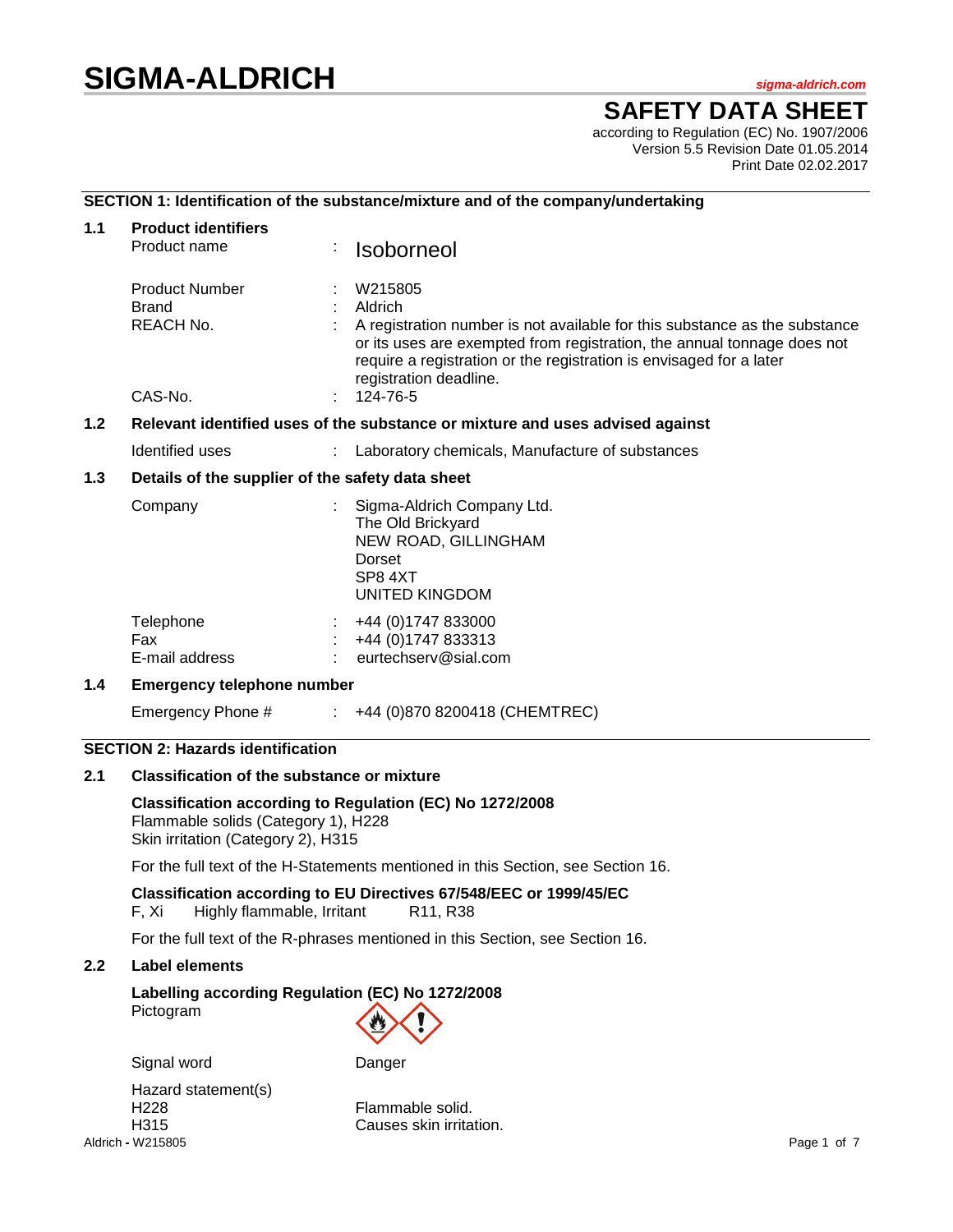Precautionary statement(s)<br>P210

Keep away from heat/sparks/open flames/hot surfaces. - No smoking.

Supplemental Hazard **Statements** 

#### **2.3 Other hazards** - none

#### **SECTION 3: Composition/information on ingredients**

#### **3.1 Substances**

| Formula          | $\cdot$ C <sub>10</sub> H <sub>18</sub> O |
|------------------|-------------------------------------------|
| Molecular Weight | $: 154.25$ g/mol                          |
| CAS-No.          | $: 124 - 76 - 5$                          |
| EC-No.           | $: 204 - 712 - 4$                         |

#### **Hazardous ingredients according to Regulation (EC) No 1272/2008**

none

| Component                                    |           | <b>Classification</b>             | Concentration |  |
|----------------------------------------------|-----------|-----------------------------------|---------------|--|
| Exo-1,7,7-trimethylbicyclo[2.2.1]heptan-2-ol |           |                                   |               |  |
| CAS-No.                                      | 124-76-5  | Flam. Sol. 1; Skin Irrit. 2;      | $\leq$ 100 %  |  |
| EC-No.                                       | 204-712-4 | H <sub>228</sub> H <sub>315</sub> |               |  |
|                                              |           |                                   |               |  |

#### **Hazardous ingredients according to Directive 1999/45/EC**

| Component          |                                              | Classification   | Concentration |  |
|--------------------|----------------------------------------------|------------------|---------------|--|
|                    | Exo-1,7,7-trimethylbicyclo[2.2.1]heptan-2-ol |                  |               |  |
| CAS-No.<br>$EC-No$ | 124-76-5<br>204-712-4                        | F. Xi. R11 - R38 | $\leq$ 100 %  |  |

For the full text of the H-Statements and R-Phrases mentioned in this Section, see Section 16

# **SECTION 4: First aid measures**

#### **4.1 Description of first aid measures**

#### **General advice**

Consult a physician. Show this safety data sheet to the doctor in attendance.

#### **If inhaled**

If breathed in, move person into fresh air. If not breathing, give artificial respiration. Consult a physician.

#### **In case of skin contact**

Wash off with soap and plenty of water. Consult a physician.

#### **In case of eye contact**

Flush eyes with water as a precaution.

#### **If swallowed**

Do NOT induce vomiting. Never give anything by mouth to an unconscious person. Rinse mouth with water. Consult a physician.

# **4.2 Most important symptoms and effects, both acute and delayed**

The most important known symptoms and effects are described in the labelling (see section 2.2) and/or in section 11

#### **4.3 Indication of any immediate medical attention and special treatment needed** no data available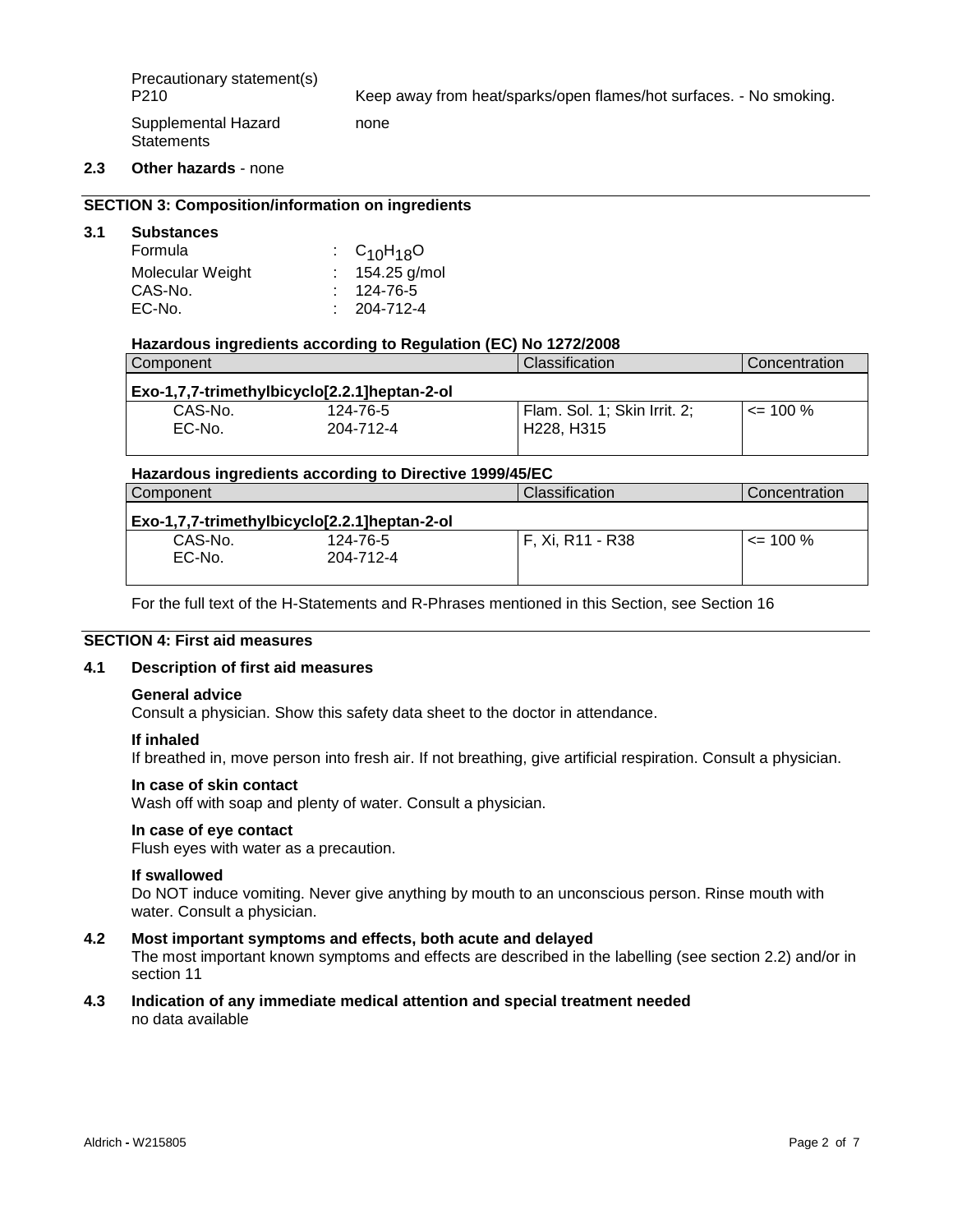# **SECTION 5: Firefighting measures**

#### **5.1 Extinguishing media**

#### **Suitable extinguishing media**

Use water spray, alcohol-resistant foam, dry chemical or carbon dioxide.

- **5.2 Special hazards arising from the substance or mixture** Carbon oxides
- **5.3 Advice for firefighters** Wear self contained breathing apparatus for fire fighting if necessary.

#### **5.4 Further information** Use water spray to cool unopened containers.

#### **SECTION 6: Accidental release measures**

#### **6.1 Personal precautions, protective equipment and emergency procedures**

Use personal protective equipment. Avoid dust formation. Avoid breathing vapours, mist or gas. Ensure adequate ventilation. Remove all sources of ignition. Evacuate personnel to safe areas. Avoid breathing dust.

For personal protection see section 8.

#### **6.2 Environmental precautions** Prevent further leakage or spillage if safe to do so. Do not let product enter drains.

# **6.3 Methods and materials for containment and cleaning up**

Sweep up and shovel. Contain spillage, and then collect with an electrically protected vacuum cleaner or by wet-brushing and place in container for disposal according to local regulations (see section 13). Keep in suitable, closed containers for disposal. Contain spillage, pick up with an electrically protected vacuum cleaner or by wet-brushing and transfer to a container for disposal according to local regulations (see section 13).

# **6.4 Reference to other sections**

For disposal see section 13.

# **SECTION 7: Handling and storage**

### **7.1 Precautions for safe handling**

Avoid contact with skin and eyes. Avoid formation of dust and aerosols. Provide appropriate exhaust ventilation at places where dust is formed.Keep away from sources of ignition - No smoking.Take measures to prevent the build up of electrostatic charge. For precautions see section 2.2.

# **7.2 Conditions for safe storage, including any incompatibilities**

Store in cool place. Keep container tightly closed in a dry and well-ventilated place.

# **7.3 Specific end use(s)**

Apart from the uses mentioned in section 1.2 no other specific uses are stipulated

#### **SECTION 8: Exposure controls/personal protection**

#### **8.1 Control parameters**

# **Components with workplace control parameters**

Contains no substances with occupational exposure limit values.

#### **8.2 Exposure controls**

# **Appropriate engineering controls**

Handle in accordance with good industrial hygiene and safety practice. Wash hands before breaks and at the end of workday.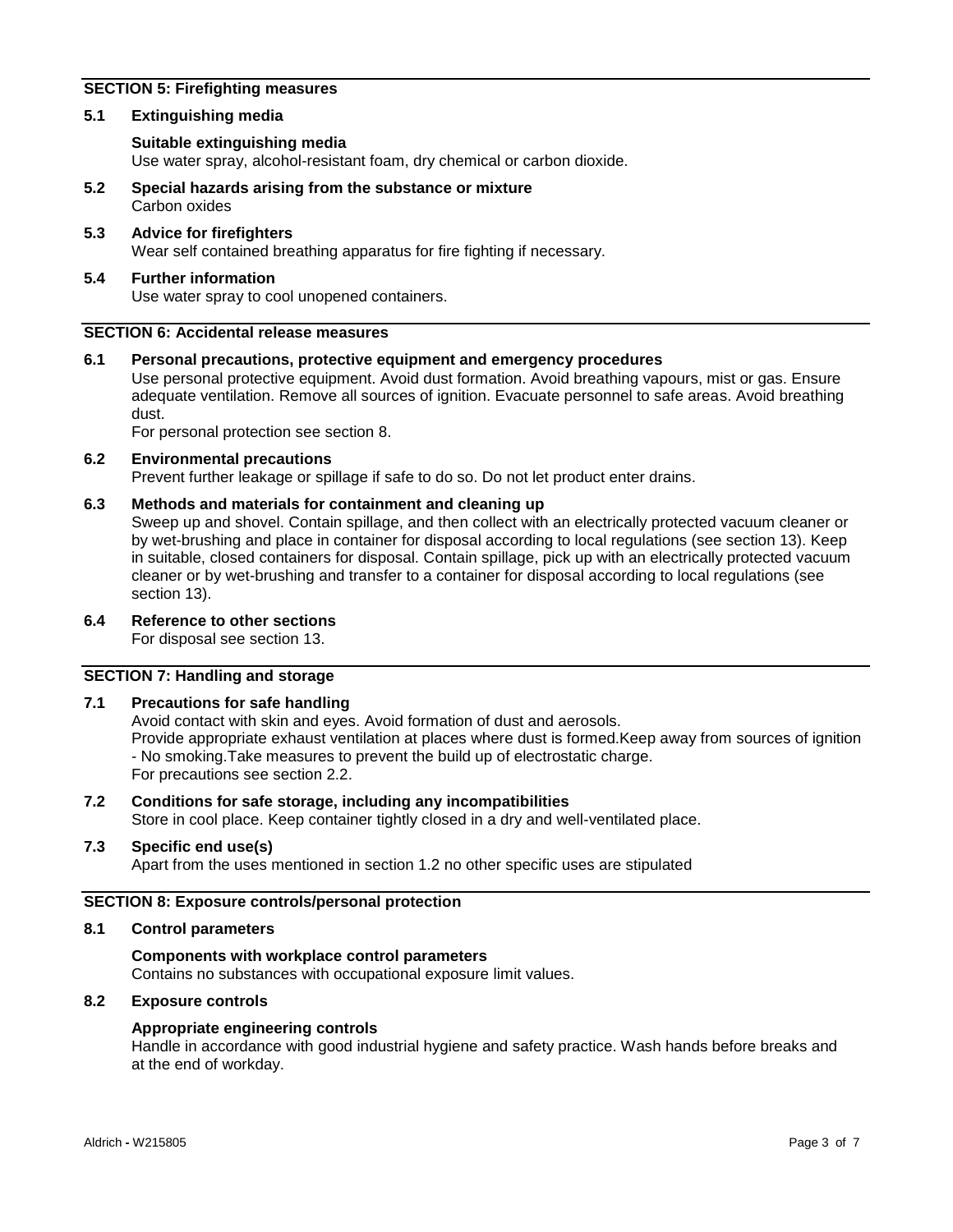#### **Personal protective equipment**

#### **Eye/face protection**

Safety glasses with side-shields conforming to EN166 Use equipment for eye protection tested and approved under appropriate government standards such as NIOSH (US) or EN 166(EU).

#### **Skin protection**

Handle with gloves. Gloves must be inspected prior to use. Use proper glove removal technique (without touching glove's outer surface) to avoid skin contact with this product. Dispose of contaminated gloves after use in accordance with applicable laws and good laboratory practices. Wash and dry hands.

The selected protective gloves have to satisfy the specifications of EU Directive 89/686/EEC and the standard EN 374 derived from it.

#### **Body Protection**

impervious clothing, Flame retardant antistatic protective clothing, The type of protective equipment must be selected according to the concentration and amount of the dangerous substance at the specific workplace.

#### **Respiratory protection**

Where risk assessment shows air-purifying respirators are appropriate use a full-face particle respirator type N100 (US) or type P3 (EN 143) respirator cartridges as a backup to engineering controls. If the respirator is the sole means of protection, use a full-face supplied air respirator. Use respirators and components tested and approved under appropriate government standards such as NIOSH (US) or CEN (EU).

#### **Control of environmental exposure**

Prevent further leakage or spillage if safe to do so. Do not let product enter drains.

#### **SECTION 9: Physical and chemical properties**

#### **9.1 Information on basic physical and chemical properties**

| a)      | Appearance                                         | Form: powder<br>Colour: white                                      |
|---------|----------------------------------------------------|--------------------------------------------------------------------|
| b)      | Odour                                              | no data available                                                  |
| C)      | <b>Odour Threshold</b>                             | no data available                                                  |
| d)      | рH                                                 | no data available                                                  |
| e)      | Melting point/freezing<br>point                    | Melting point/range: 212 - 214 °C - lit.                           |
| f)      | Initial boiling point and<br>boiling range         | 212 °C                                                             |
| g)      | Flash point                                        | 93.4 °C - closed cup                                               |
| h)      | Evapouration rate                                  | no data available                                                  |
|         |                                                    |                                                                    |
| i)      | Flammability (solid, gas)                          | The substance or mixture is a flammable solid with the category 1. |
| j)      | Upper/lower<br>flammability or<br>explosive limits | no data available                                                  |
| k)      | Vapour pressure                                    | no data available                                                  |
| $\vert$ | Vapour density                                     | no data available                                                  |
| m)      | Relative density                                   | no data available                                                  |
| n)      | Water solubility                                   | no data available                                                  |
| $\circ$ | Partition coefficient: n-<br>octanol/water         | no data available                                                  |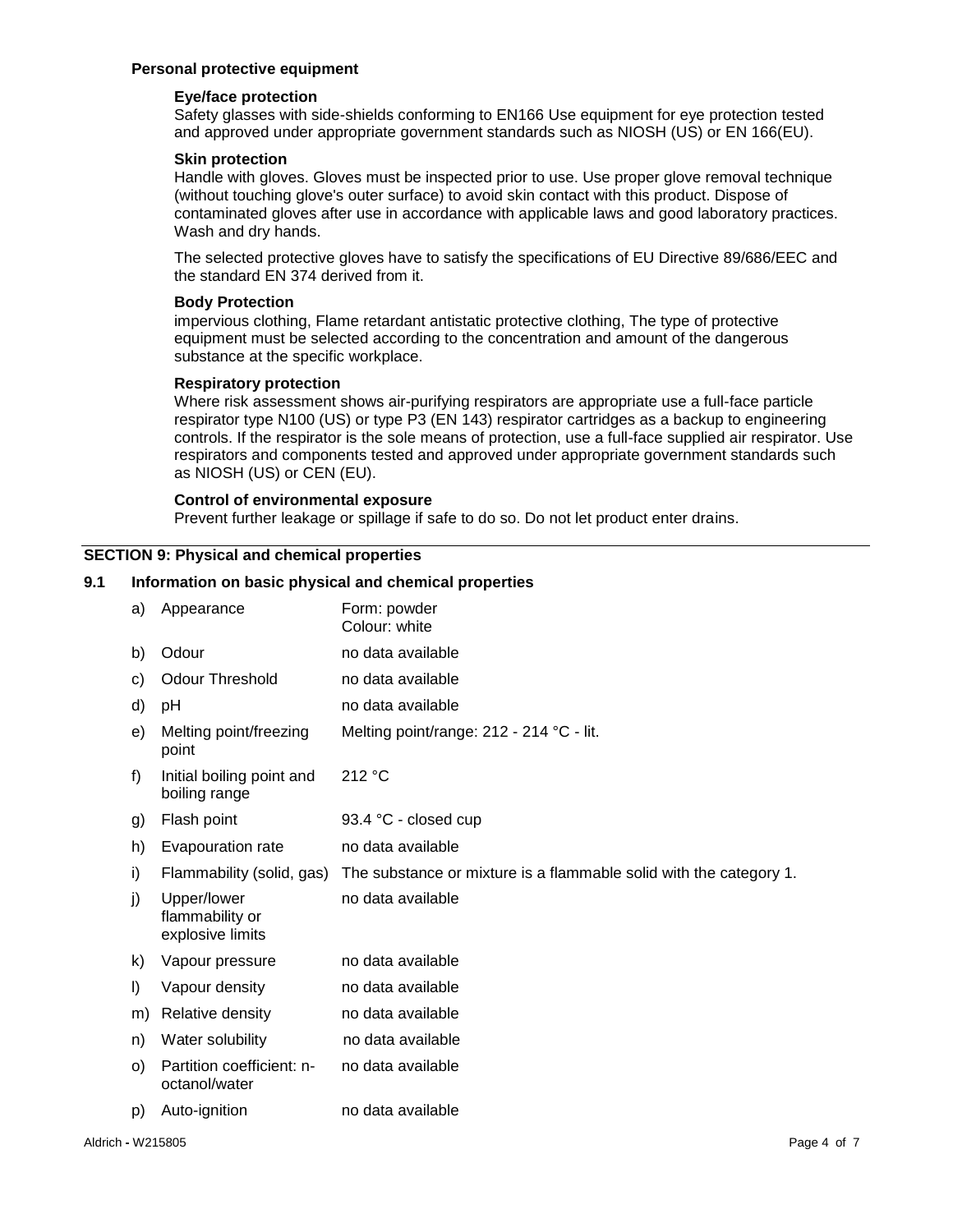temperature

- q) Decomposition temperature no data available r) Viscosity no data available
- s) Explosive properties no data available
- t) Oxidizing properties no data available
- **9.2 Other safety information** no data available

#### **SECTION 10: Stability and reactivity**

- **10.1 Reactivity** no data available
- **10.2 Chemical stability** Stable under recommended storage conditions. Contains the following stabiliser(s): BHT (200 ppm)
- **10.3 Possibility of hazardous reactions** no data available
- **10.4 Conditions to avoid** Heat, flames and sparks. Extremes of temperature and direct sunlight.
- **10.5 Incompatible materials** Strong oxidizing agents
- **10.6 Hazardous decomposition products** Other decomposition products - no data available In the event of fire: see section 5

#### **SECTION 11: Toxicological information**

#### **11.1 Information on toxicological effects**

**Acute toxicity** LD50 Oral - rat - 5,200 mg/kg

LD50 Dermal - rabbit - > 5,000 mg/kg

#### **Skin corrosion/irritation**

Skin - rabbit Result: Skin irritation - 24 h

**Serious eye damage/eye irritation** no data available

**Respiratory or skin sensitisation** no data available

**Germ cell mutagenicity** no data available

#### **Carcinogenicity**

IARC: No component of this product present at levels greater than or equal to 0.1% is identified as probable, possible or confirmed human carcinogen by IARC.

## **Reproductive toxicity**

no data available

**Specific target organ toxicity - single exposure** no data available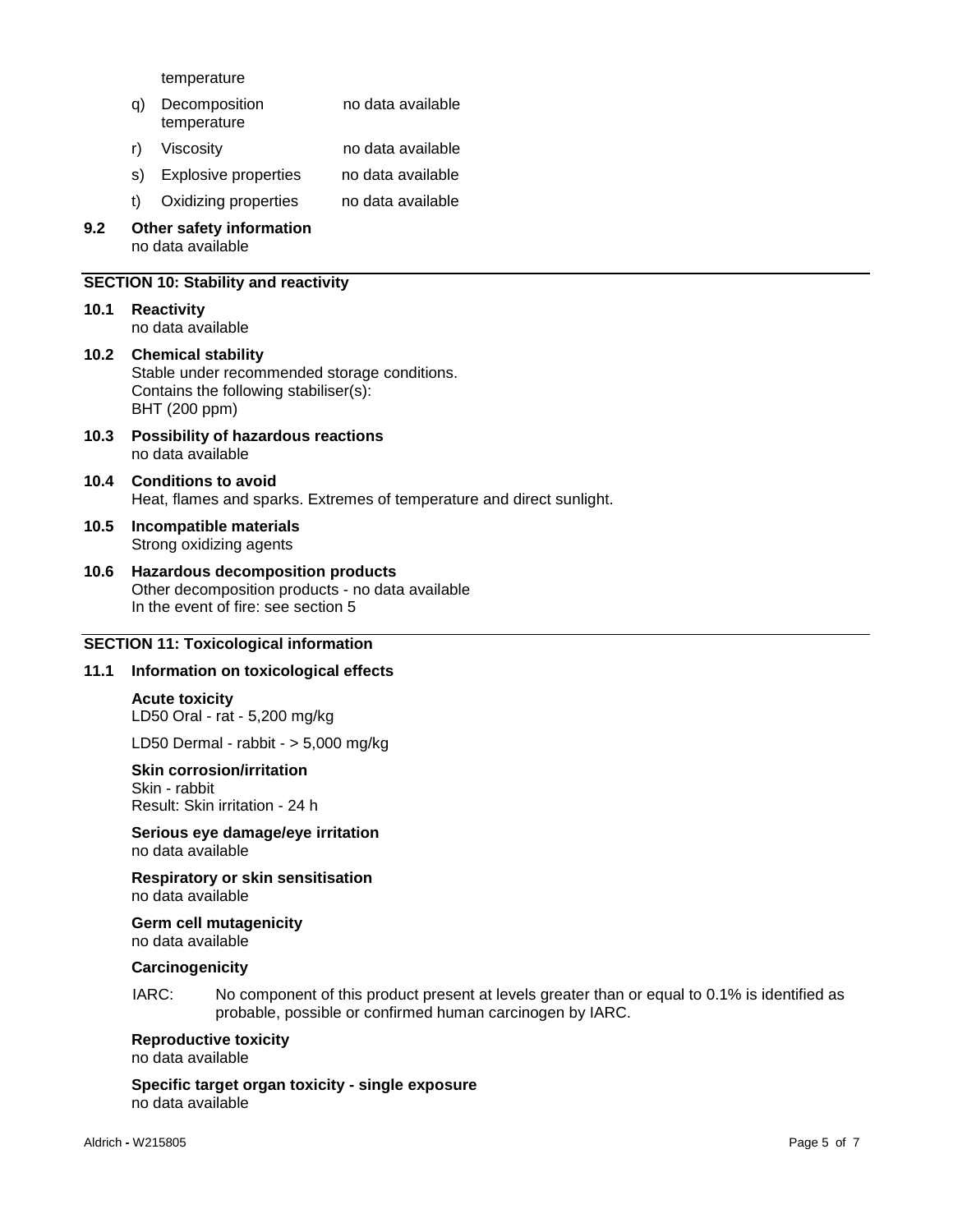# **Specific target organ toxicity - repeated exposure**

no data available

#### **Aspiration hazard** no data available

# **Additional Information**

RTECS: NP7300000

To the best of our knowledge, the chemical, physical, and toxicological properties have not been thoroughly investigated.

# **SECTION 12: Ecological information**

- **12.1 Toxicity** no data available
- **12.2 Persistence and degradability** no data available
- **12.3 Bioaccumulative potential** no data available
- **12.4 Mobility in soil** no data available
- **12.5 Results of PBT and vPvB assessment** PBT/vPvB assessment not available as chemical safety assessment not required/not conducted

# **12.6 Other adverse effects**

no data available

#### **SECTION 13: Disposal considerations**

#### **13.1 Waste treatment methods**

#### **Product**

Burn in a chemical incinerator equipped with an afterburner and scrubber but exert extra care in igniting as this material is highly flammable. Offer surplus and non-recyclable solutions to a licensed disposal company.

#### **Contaminated packaging**

Dispose of as unused product.

# **SECTION 14: Transport information**

| 14.1 | UN number<br>ADR/RID: 1325     |                              | <b>IMDG: 1325</b>                                                                                                                                                                                                                                              | <b>IATA: 1325</b> |
|------|--------------------------------|------------------------------|----------------------------------------------------------------------------------------------------------------------------------------------------------------------------------------------------------------------------------------------------------------|-------------------|
| 14.2 | IMDG:<br>IATA:                 | UN proper shipping name      | ADR/RID: FLAMMABLE SOLID, ORGANIC, N.O.S. (Exo-1,7,7-trimethylbicyclo[2.2.1]heptan-2-ol)<br>FLAMMABLE SOLID, ORGANIC, N.O.S. (Exo-1,7,7-trimethylbicyclo[2.2.1]heptan-2-ol)<br>Flammable solid, organic, n.o.s. (Exo-1,7,7-trimethylbicyclo[2.2.1]heptan-2-ol) |                   |
| 14.3 | ADR/RID: 4.1                   | Transport hazard class(es)   | IMDG: 4.1                                                                                                                                                                                                                                                      | IATA: 4.1         |
| 14.4 | Packaging group<br>ADR/RID: II |                              | IMDG: II                                                                                                                                                                                                                                                       | IATA: II          |
| 14.5 | ADR/RID: no                    | <b>Environmental hazards</b> | IMDG Marine pollutant: no                                                                                                                                                                                                                                      | IATA: no          |
| 14.6 | no data available              | Special precautions for user |                                                                                                                                                                                                                                                                |                   |